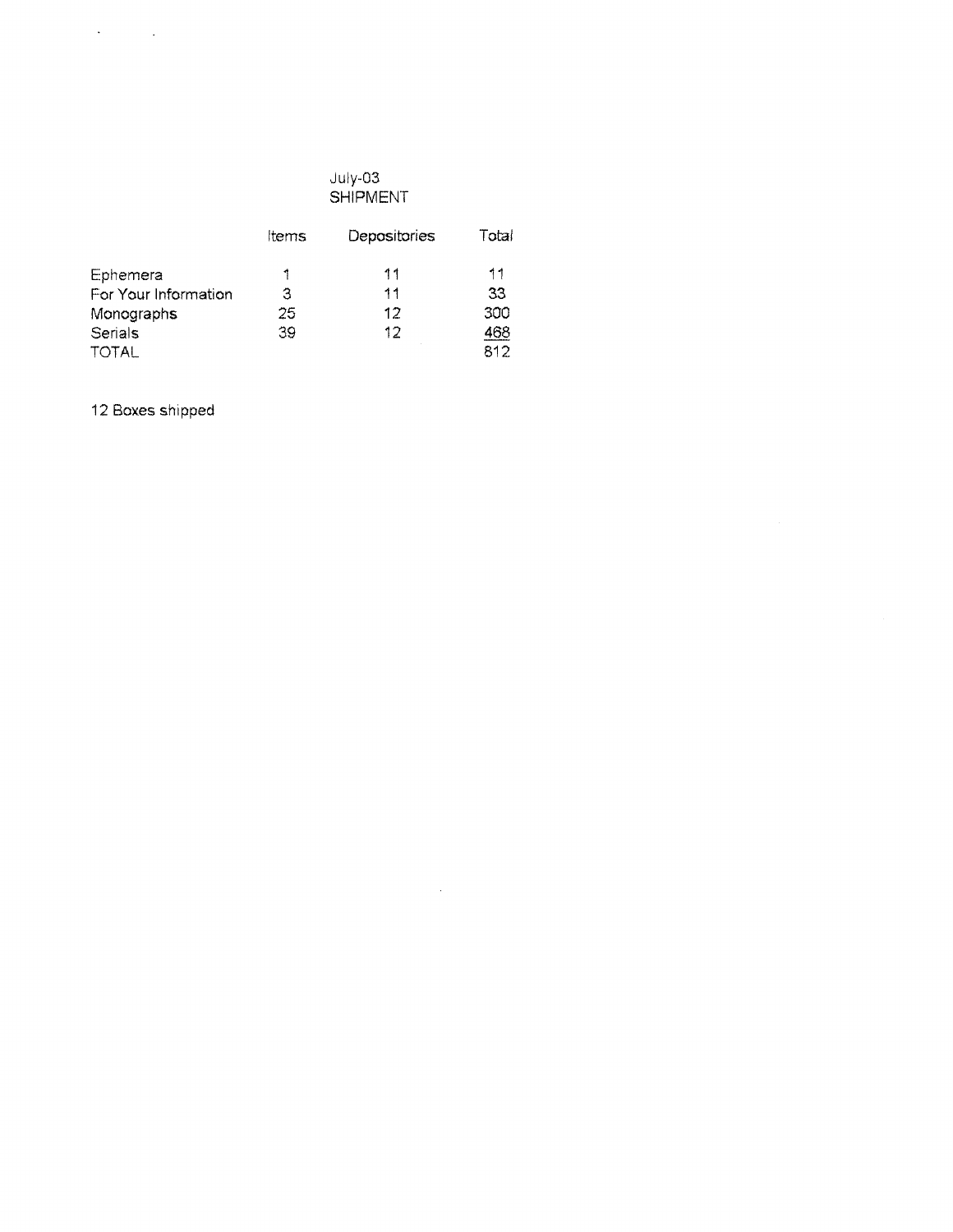### SERIALS SHIPPING LIST IULY 2003

Ac25 The SAF Source. State Accident Fund 3.513 OCLC 41512329 http://www.state.sc.us/saf Summer 2003

 $\sim$ 

 $\mathbb{R}^3$ 

Ag8357 S.C. Market Bulletin. S.C. Department of Agriculture 3.M16 OCLC 08246250 http://www.scda.state.sc.us/MarketBulletin/mkt bulletinv2.html July 3, 2003 july 17, 2003

Ar795 Artifacts. S.C. Arts Commission 3.A67-3 OCLC 11215752 july/August/Sept. 2003

B8595GFI Focus on Fleet. S.C. Budget and Control Board, State Fleet Management 3.F53<br>OCLC 33087303 Spring/Summer 2003 http://www .ogs.sta te.sc. us/sta tetleet/SF -focus.phtm

C5935Pr 3.L37 President's Letter, Clemson University. Clemson University, Presidents Office OCLC 34078910 July 3,2002 http://www.clemson.edu/pres/preslet/fndex.htm

Ed8332 3.E28-2 South Carolina Education Profiles. S. C. Department of Education (Serial) OCLC 29625722 2002 http://www.myscschools.com/offices/research/getpage.cfm?id=1381

Ed8332CurR Quick Facts. S.C. Department of Education Division of Curriculum Services 3.Q84 and Assessment, Office of Research OCLC 52517618 http://www.myscschools.com/offices/research//QuickFactsMarch2003.pdf 2003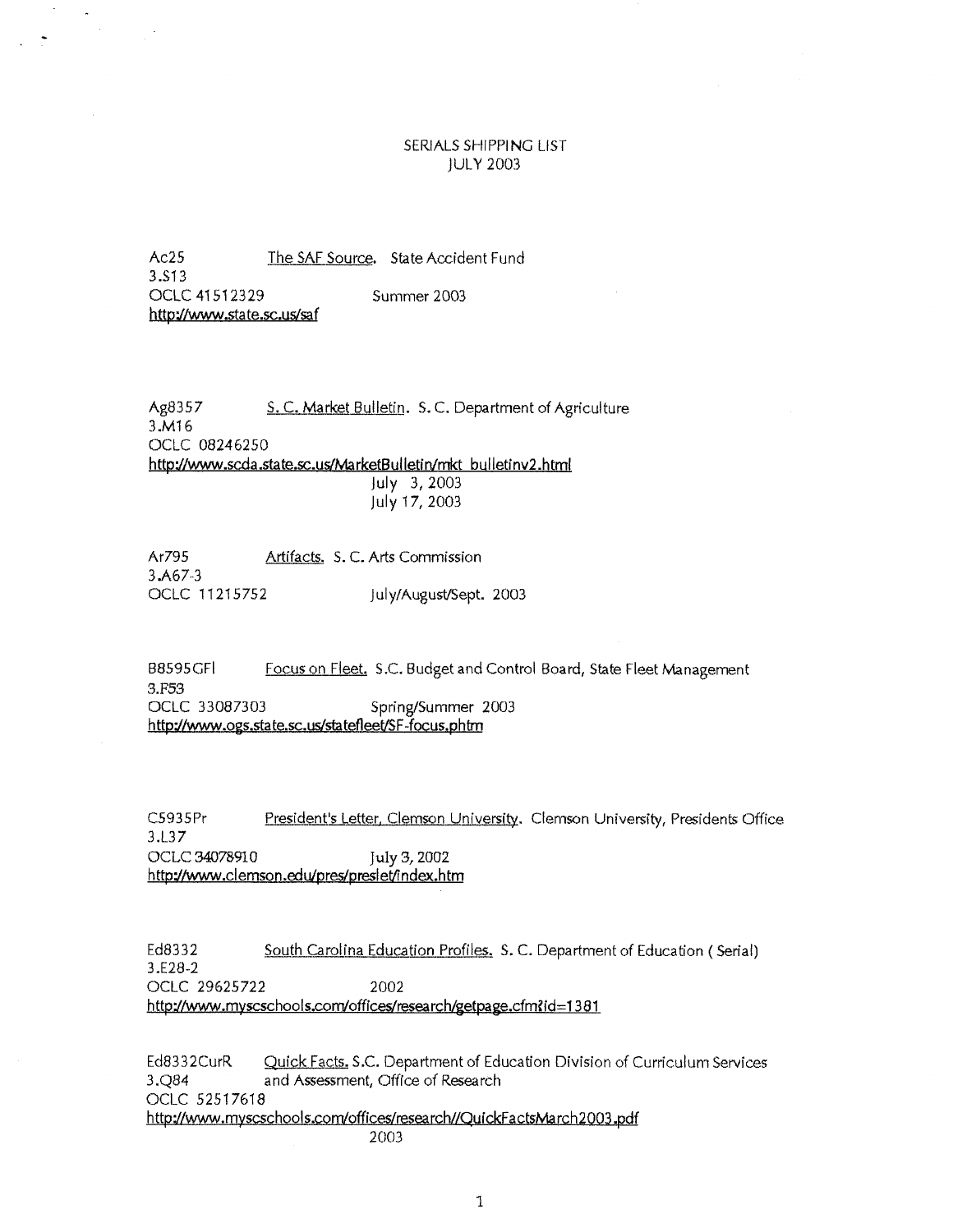Em735M South Carolina Workforce Trends. S.C. Employment Security Commission 3.WS6 OCLC 45075850 April 2003 http://www.sces.org/lmi/pubs/OnlinePubs/wft.asp

H3496 Certificate of Need Update, S. C. Department of Health and Environmental 3.C36 Control OCLC 21889276 july 2003

H3496 The state of recycling in South Carolina. S.C. Department of Health 3.R32 and Environmental Control and Environmental Control OCLC 49780655 http://www.scdhec.net/recycle/forms/sor\_fy02.pdf 2002

H3496G The Fitness Connection. S.C. Department of Health and Environmental Control 3.F47 OCLC 32277246 Summer 2003

H5373 Higher Education Statistical Abstract. S.C. Commission on Higher Education 3.H43-2 OCLC 08795127 2003 http://www.che.sc.gov/Finance/Abstract/Abstract2003.pdf

J89878 South Carolina Bench Book for Magistrates and Municipal Judges. 2.M27 judicial Department of S. C OCLC 21566789.

june 26, 2003 (Revision)

L 114Lon Long Term Health Care. S. C.. Board of Long Term Health Care Administrators. 3.L55 OCLC 51516207 july 2003 http://www.llr.state.sc.us/POL/LongTermHealthCare/index.asp?file=PUB.htm

L6165 Continuing Education Opportunities. S.C. State Library 3.C55-2 OCLC 27231399 2003-2004 http://www.state.sc.us/scsl/lib/ce2004.pdf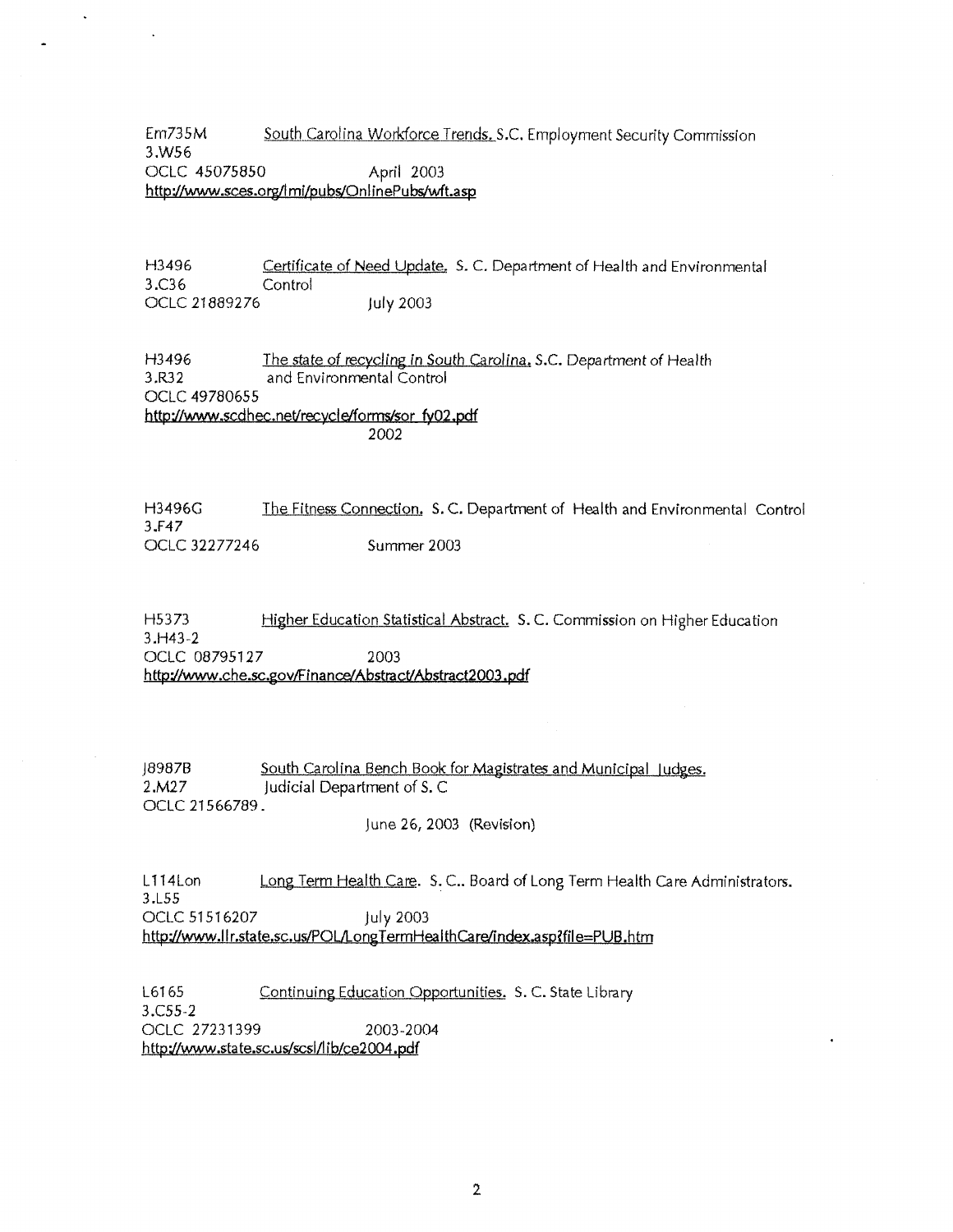L917 3.535 Selling Points, S.C. Education Lottery OCLC 48584152 july 2003

 $\overline{a}$ 

M3385C 3.P17 Patriot Digest. Francis Marion University OCLC 50151525 **june 30, 2003** July 15, 2003

N2197 South Carolina Governor's Cup Billfishing Series. S.C. Department of 3.G58 Natural Resources OCLC 41320535 2003 http://www.dnr.state.sc.us/etc/govcup/govcup.html

N2197F South Carolina Commercial Fur Harvest Regulations. S.C. Furbearer Project 5.F86 OCLC 42304757 2003-2004 http://www.dnr.state.sc.us/etc/rulesregs/img/furregs.pdf

N2197He Annual Report of the Heritage Land Trust Fund ... S.C. Heritage Trust Program 3.A55 OCLC 40888862 2002

N2197Wi South Carolina Spring Turkey Season. S.C. Department of Natural Resources, 3.T86 Wildlife and Freshwater Fisheries Division OCLC 41030047 2003 http://www.dnr.state.sc.us/wild/turkey/turkey.htm

P8385 3.P56-2 Port Charleston. S.C. State Ports Authority OCLC 47755611 july 2003 http://www.port-of-charleston.com/portnews/default portnews.asp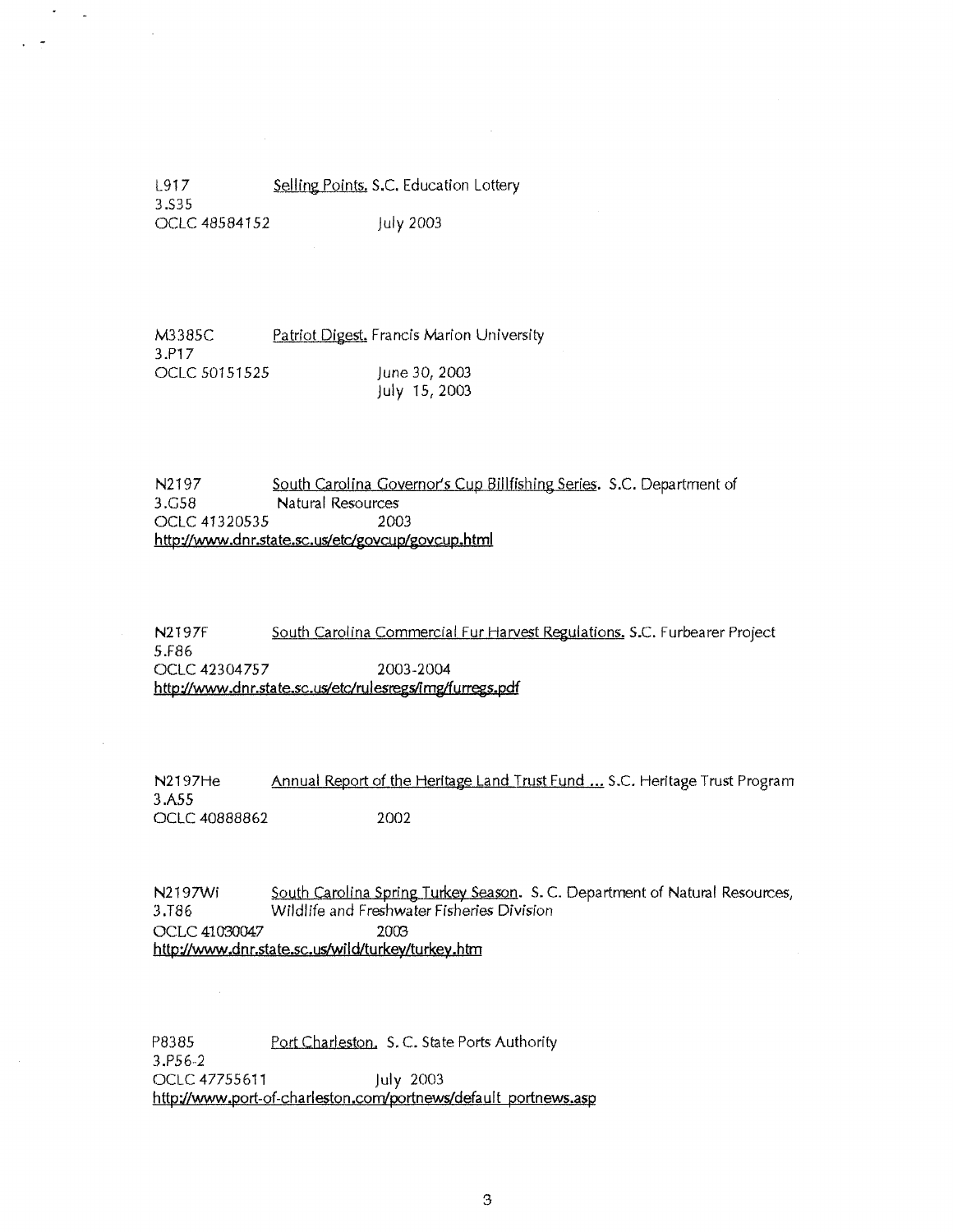P9604 .Currently. S. C. Public Service Authority 3.C86 OCLC 22923723 june 25, 2003 july 2, 2003 july 9, 2003 july 16, 2003 july 23, 2003

 $\bullet$ Ľ,  $\mathcal{L}$ 

> R322 Annual Report. S.C. Department of Revenue 1. OCLC 32001589 2001/02

Seall Coastal Heritage. Sea Grant Consortium 3.C631 OCLC 08603529 Summer 2003 **http://www.scseagrant.orgllibraryllibrary coaher.htm** 

T587 SCDOT at a Glance. S.C. Department of Transportation 3.522 OCLC 4663 6462 Summer 2003

Un35Bu .Busines~and Economic ~view. University of South Carolina 3.887 OCLC 01537867 V. 49, **N.** *4,* July-August-Sept. 2003 **http://research.badm.sc.edu/research/berevlew/contents.htm** 

Un35Bu South Carolina Economic Indicators. University of South Carolina, 3 .S58 Division of Research OCLC 73642715 June 2003 **http;//research.moore.sc.edu!publications/indicators/ind/indihome.htm** 

Un35Med South Carolina Medicine University of South Carolina, School of Medicine 3.M32 OCLC 24450870

V.15, N.1, Spring2003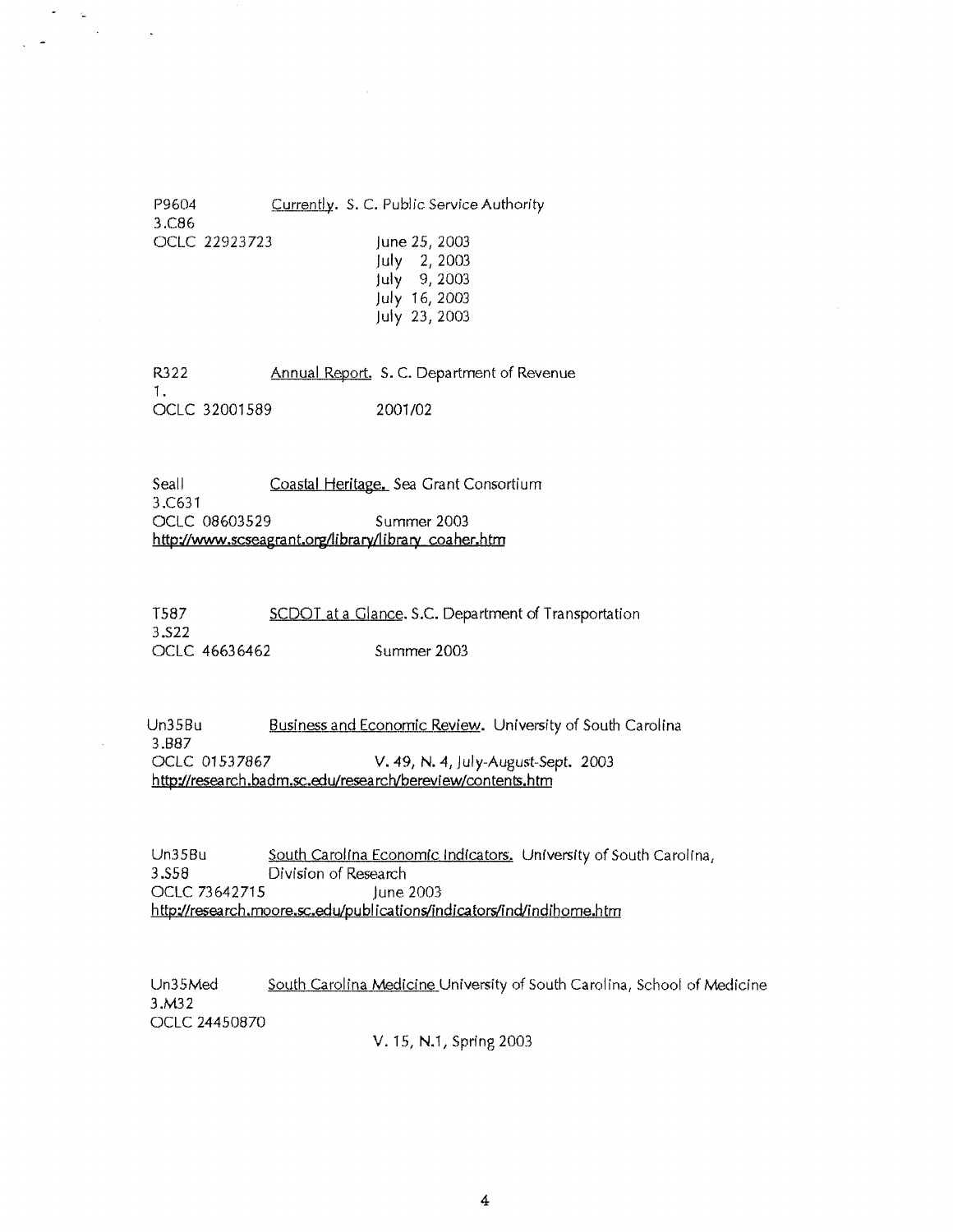Un35PubiA 3.T45 Times. University of South Carolina. Department of University Publications Division of Advancement OCLC 32252874 **http://www.sc.edu/USC-Times** July 17, 2003

V8515 New Horizons. S.C. Department of Vocational Rehabilitation 3.N38<br>OCLC 09748352 V. 42, N. 1, Spring/Summer 2003

W7375Re Undergraduate catalog. Winthrop University, Office of Records and 3.C17 Registration OCLC 49712900

### 2003--2004

W7375U Winthrop Magazine. Winthrop University 3.W45 OCLC 18706235 Spring 2003 http://www.winthrop.edu/news

·-

 $\sim$ 

 $\ddot{\phantom{a}}$ 

 $\Box$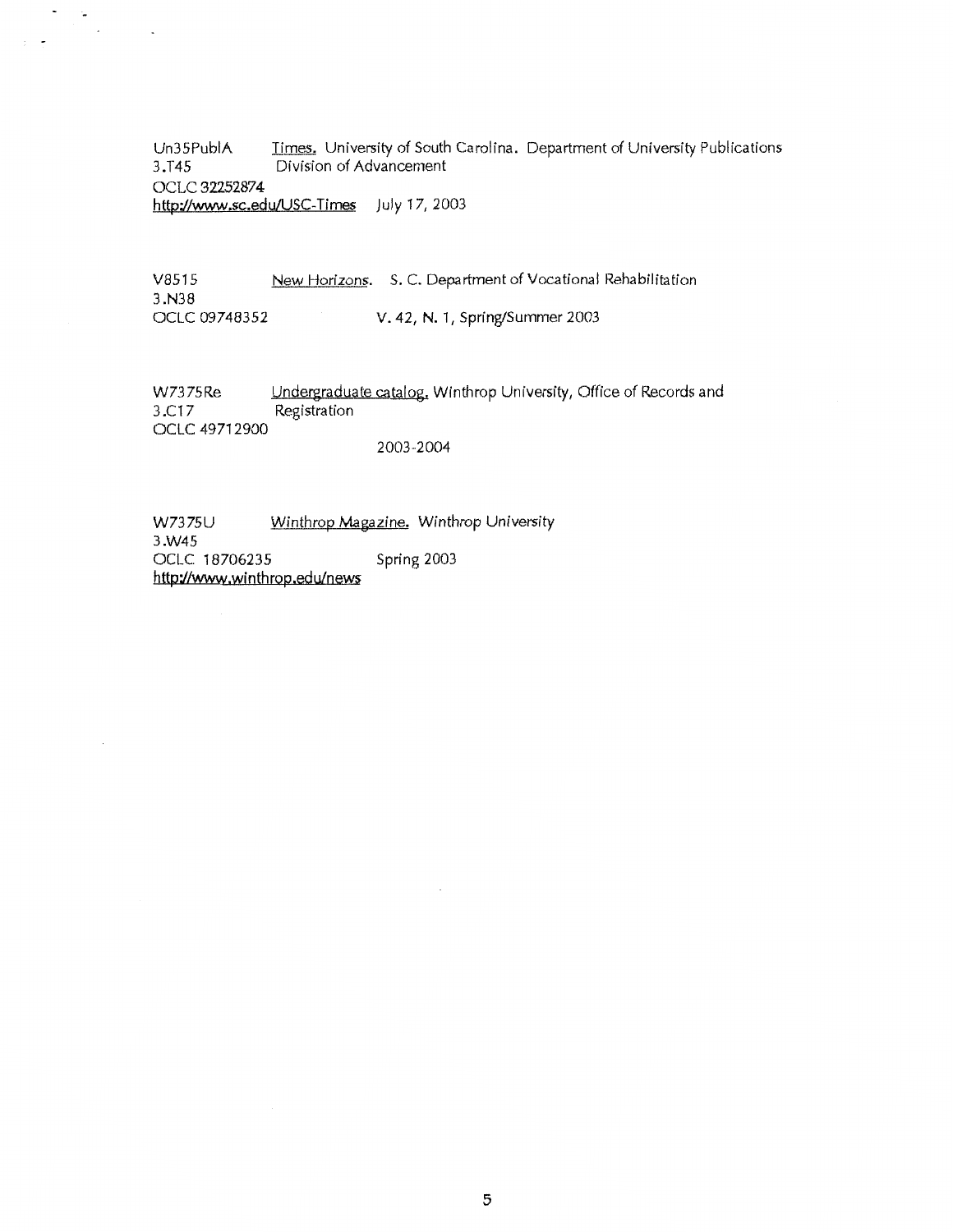# SHIPPING LIST JULY 2003

A3Au255 8.H58-3

South Carolina. General Assembly. Legislative Audit Council. A review of the State Housing Finance and Development Authority's low-income housing tax credit program (September 2001): follow-up.-- Columbia, S.C. : Legislative Audit Council, [2003] OCLC 52559588

http://www.state.sc.us/scladReports/2001 /SHA Follow-up.pdf

#### A3Au255 8.M32-8

South Carolina. General Assembly. Legislative Audit Council. Cost savings strategies for the South Carolina Medicaid program (October 2001): follow-up.-- Columbia, S.C. : Legislative Audit Council, [2003] OCLC 52559560 http://www.state.sc.us/sclac/Reports/2001/Medicaid Cost Savings Follow-up.pdf

A3Au255 8.T61-3

South Carolina. General Assembly. Legislative Audit Councii.--A review of competition for the Department of Transportation's road paving contracts (December 2001): follow-up.-- Columbia, S.C. : Legislative Audit Council, 2003] OCLC 52559573

http://www.state.sc.us/scladReports/2001/SCDOT Follow-up.pdf

A3 Ed832 8.P16 2003

Parent's guide to South Carolina's curriculum standards [electronic resource] :grades k-12, 2003-2004. --Columbia, S.C. : State of South Carolina Education Oversight Committee, 2003.

OCLC 52632128

http://www.state.sc.us/eoc/guides-to-scc-standards.htm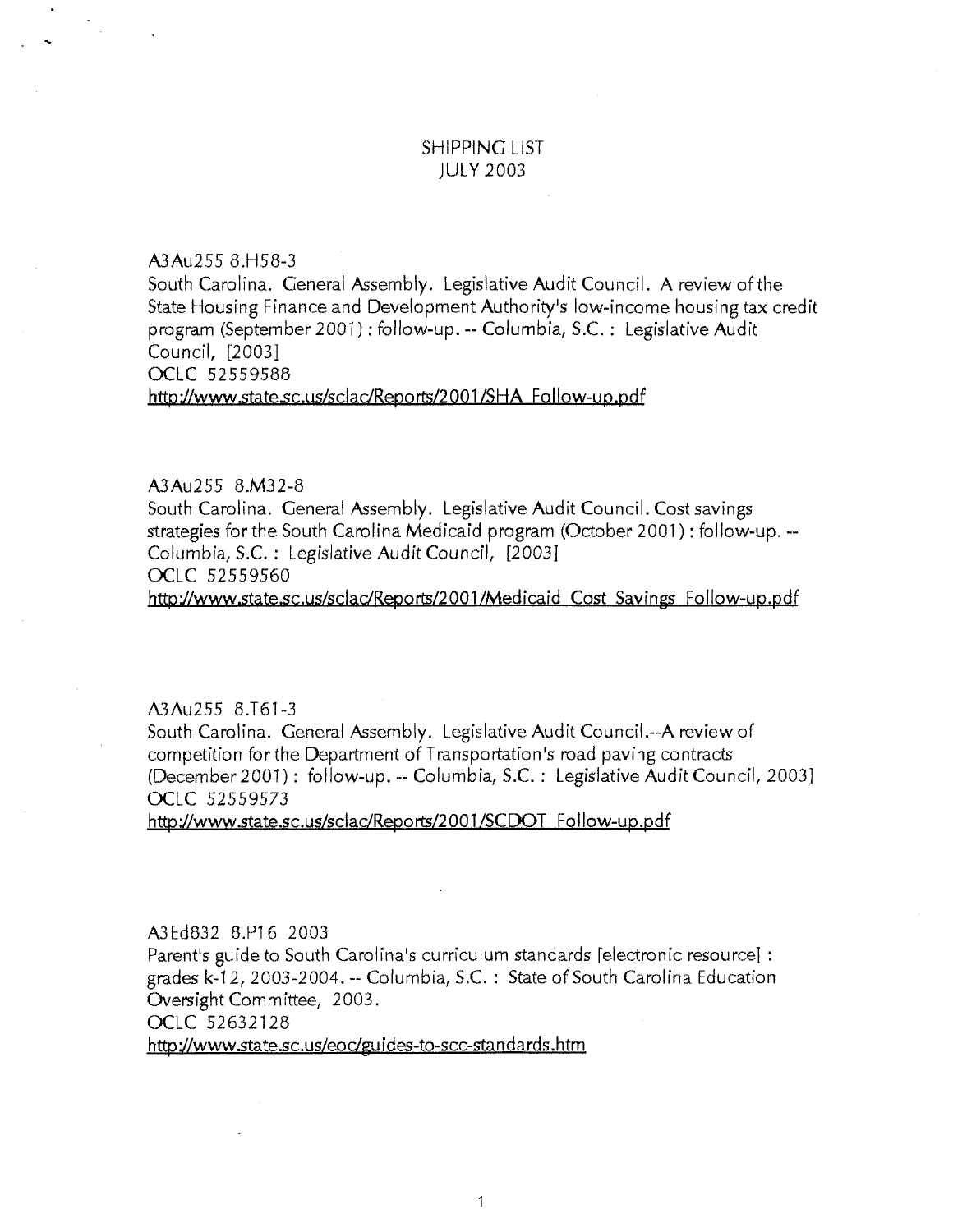#### $C5935$ ] 2.T71-2

 $\ddot{\cdot}$ 

State transportation funding trends and comparative state assessment / by James B. London ... [et al.]. -- Clemson, S.C. : Jim Self Center on the Future, [2002] OCLC 52596827

http://www.scfuture.clemson.edu/today&tomorrow/transportation/SCDOT2.pdf

#### C.593.5St 2.P19

Ulbrich, Holley H. Paying for government in South Carolina : a citizen's guide / by Holley Hewitt Ulbrich, Ada Louise Steirer. -- [Clemson, S.C.] : Strom Thurmond lnstitiue of Government and Public Affairs, Clemson University, [20031 OCLC 52698518 http://www.strom.clemson.edulpublications/ulbrichltax-guide.pdf

Ed8368 2.S63 Special children, special care [video recording] -- [Columbia, S.C.] : South Carolina ETV, 2003. OCLC 52605213

H3496 8.G65 GROW handbook.-- [Columbia, S.C. : South Carolina Department of Health and Environmental Control : South Carolina Department of Natural Resources : South Carolina Conservation Districts Employees Association *i* Clemson, S.C.: Clemson Extension, 2003] OCLC 52698417

H3496EA 2.A46-3 South Carolina air program : a decade in review.-- Columbia, S.C. : Bureau of Air Quality, DHEC, [2003] OCLC 52743.540

H3496Env 2 .P36 Facts about PERC. -- Columbia, S.C. : Office of Environmental Community Health, South Carolina Department of Health and Environmental Control, [2003] OCLC 52559625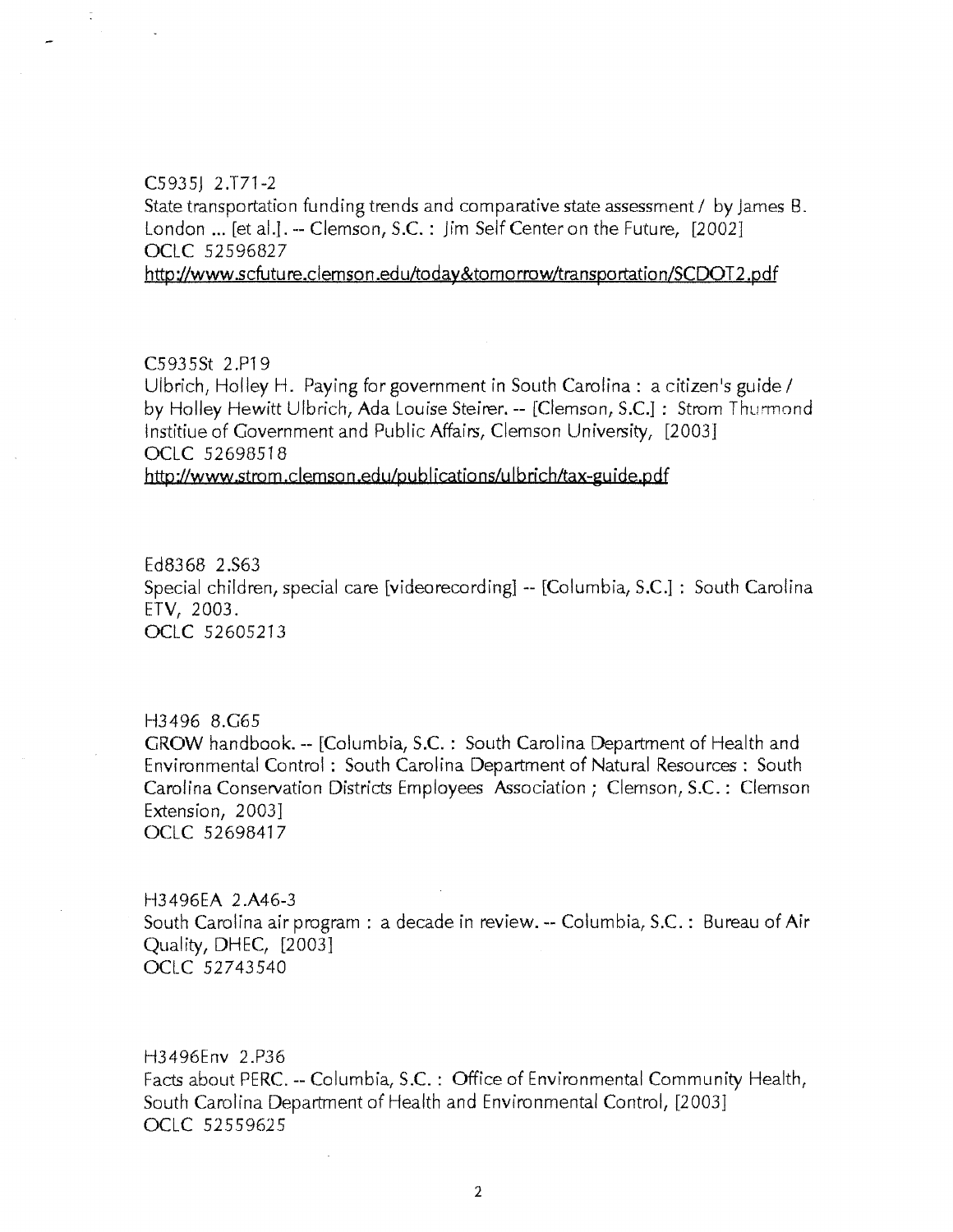#### H3496Env 2.T23

 $\mathcal{L}^{\mathcal{C}}$ 

Facts about TCE. --Columbia, S.C. : Office of Environmental Health, South Carolina Department of Health and Environmental Control, [2003] OCLC 52559634

#### H3496PubiB 2.H31

South Carolina health atlas.-- Columbia, S.C. : Division of Biostatistics, Office of Public Health Statistics and Information Services, South Carolina Department of Health and Environmental Control, [2002] OCLC 52632460

http://www.scdhec.net/co/phsis/biostatistics/an\_pubs/ATLAS.pdf

### H3496PubiB 2 .V47

South Carolina vital records health atlas.-- Columbia, S.C. : Division of Biostatistics, Office of Public Health Statistics and Information Systems, South Carolina Department of Health and Environmental Control, [1998?] OCLC 52632493

http://www.scdhec.net/co/phsis/biostatistics/VS\_SCMAPS.pdf

# N2197Fr 2.M16

Responsive Management (Firm) A marketing plan for the Freshwater Fisheries Section of the South Carolina Department of Natural Resources / prepared by Responsive Management.-- [Columbia, S.C. : South Carolina Department of Natural Resources, Freshwater Fisheries Section, 2003] OCLC 52613040

### N2197Fr 2.R37

South Carolina resident's attitudes and behaviors toward aquatic resources / prepared by Responsive Management.-- [Columbia, S.C.] : South Carolina Department of Natural Resources, Freshwater Fisheries Section, [2002] OCLC 526.32426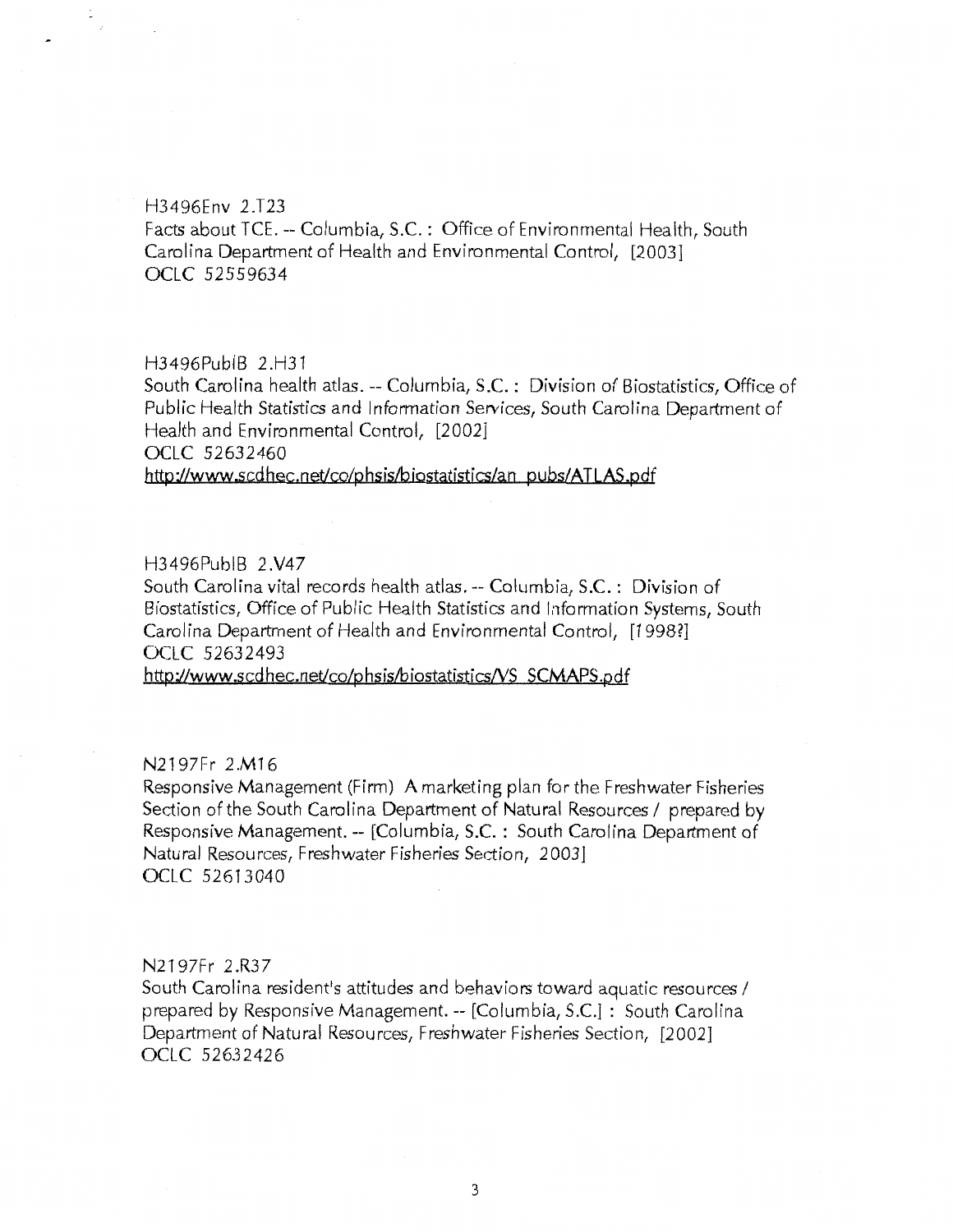### N2.197He 2.H36 2003

Heritage Trust: protecting South Carolina's natural and cultural heritage. ---Columbia, S.C. : S.C. Dept. of Natural Resources, Wildlife Diversity Section, Heritage Trust Program, [2003] OCLC 52604510

#### N2197La 3 .R36 no.25

Ashley scenic river management plan / prepared by the Ashley Scenic River Advisory Council in partnership with the South Carolina Department of Natural Resources; project manager and plan editor, Bill Marshall.-- Columbia, S.C.: South Carolina Department of Natural Resources, Land, Water and Conservation Division, [2003] OCLC 52612975

### N2197W 3.R36 no.26

Waters, Karen E. Ground-water levels in South Carolina: a compilation of historical water-level data / by Karen E. Waters. -- [Columbia, S.C.] : South Carolina Department of Natural Resources, Water Resources, 2003. OCLC 52612902

# N2197W 3.R36 no.28

Hockensmith, Brenda L. (Brenda Louise) Potentiometric surface of the Middendorf aquifer in South Carolina, Novernber 2001 I by Brenda L. Hockensmith.-- [Columbia, S.C.] : South Carolina Department of Natural Resources, Water Resources, 2003. OCLC 52632159

### N2197W 3.R36 no.29

Hockensmith, Brenda L. (Brenda Louise) Potentiometric surface of the Black Creek aquifer in South Carolina, November 2001 I by Brenda L. Hockensmith.-- Columbia, S.C.] : South Carolina Department of Natural Resources, Water Resources, 2003. OCLC 52632184